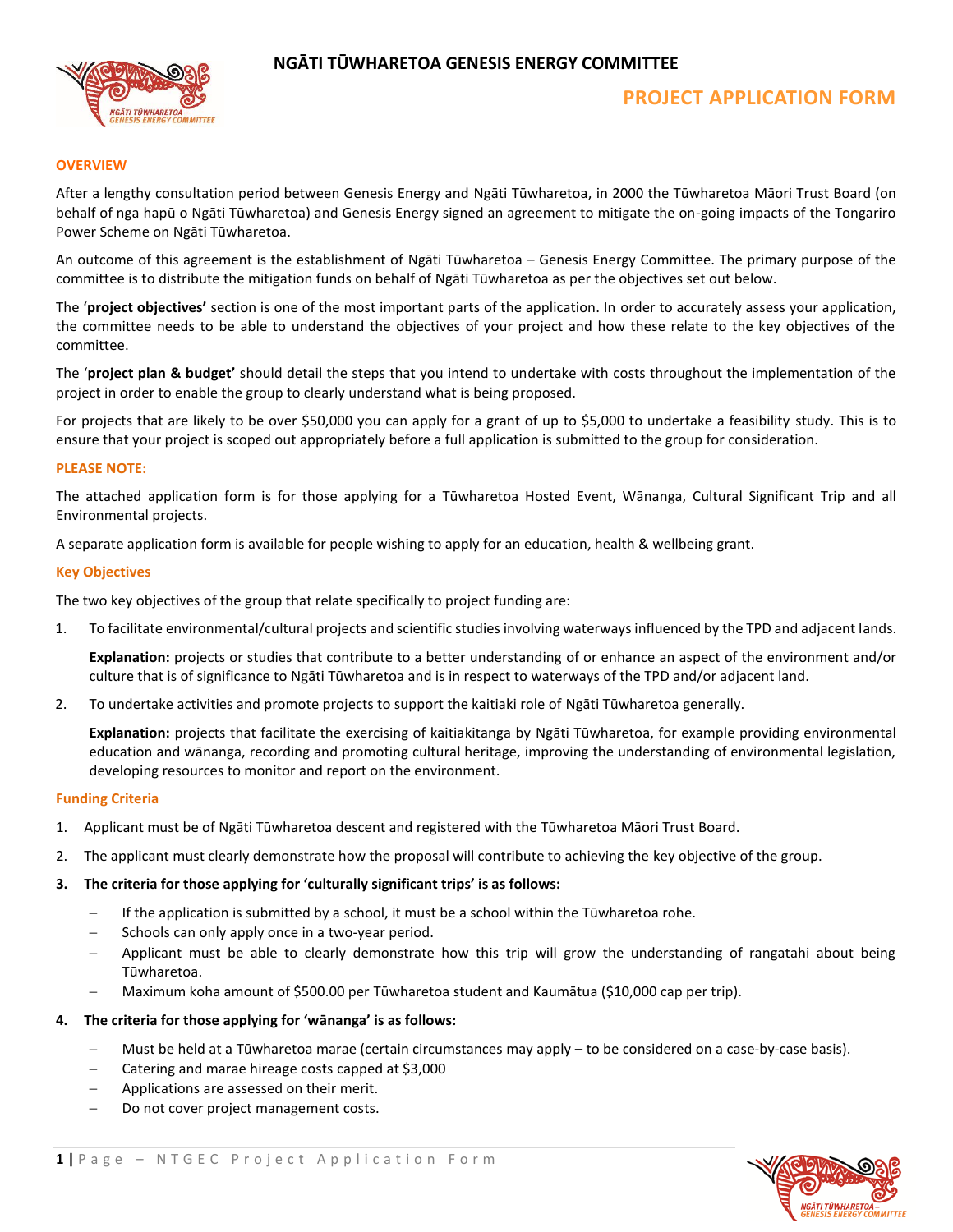- Funding over and above the cap may be given to those wānanga which are hapū or iwi based (amount will vary depending on numbers and kaupapa).
- − Applicants must provide financial contributions towards the wānanga.

# **5. The criteria for those applying for 'Tūwharetoa Hosted Events" is as follows:**

- − Applications are assessed on their merit.
- The committee will look at costs outlined in the budget and give a koha towards these.
- Do not cover project management costs.
- − Do not cover team uniforms.

# **6. The criteria for those applying for 'Rangatahi Programs" is as follows:**

- The NT-GEC will have a dedicated budget line for all Rangatahi applications.
- − Your program must demonstrate how it drives capacity within our Rangatahi.

# **7. The criteria for those applying for 'Environmental Projects, Waahi Tapu and Oral History Projects" is as follows:**

- − Applications must provide a detailed plan and budget outlining step by step the process which will be undertaken and costs.
- − Applications must have the relevant Hapū, Landowners, Council permissions to undertake the mahi. Proof of this is required.
- Applications must outline how their project aligns to the NT-GEC Objectives.
- Environmental Projects need to consider H&S (Attach plan to application form).
- There will be no set limit for wages, and project requiring this paid must articulate what mahi will be undertaken. Please remember this is not full-time work, and funding is limited. The amount payable will be at the discretion of the committee.
- − All projects funded will be required to set site visit dates before, during and after the project.
- − Storing of equipment must be at a Marae and a letter from the Marae is required and must be included in Marae insurance.
- Applications will be assessed on their merit.
- − Applicants must clearly demonstrate how the project will be sustained once completed.

## **8. New criteria Marae Support (Infrastructure)**

- − Marae Infrastructure Must have an environmental focus/impact i.e (Water issues, Power issues, Sewerage issue).
- Will be assessed on a year by year, case by case basis.
- − You must supply quotes/invoices and all letters of support/minutes from Landowners, Marae, Hapū.
- − If the project is more than the allocated amount, the Marae must provide the committee assurances and proof that they have secured the required amount for the project to go ahead.
- The Committee may decide to split funding over various Marae or priorities Marae depending on the urgency of the project.
- 9. Preference will be given to those applications that have wide benefit and clearly show how the outcomes will be communicated to Ngāti Tūwharetoa at hapū and/or iwi level (proposals at whānau level will also be considered).
- 10. Preference will be given to those proposals that have the support of other parties/organisations.
- 11. Assurances relating to health and safety compliance are required as part of the application. The Committee may ask for supporting information in relation to such assurances.
- 12. If successful, the applicant will be required to provide written feedback to the committee on the outcome of their proposal and if required a breakdown of the budget. The applicant will also be asked to report back to the committee at a suitable time.
- 13. The committee retains the right to withdraw any funding if agreed project time frames have not been met and/or there has been no communication between the parties.

## Note:

1. Minutes from trustee and/or hapū meeting must accompany application form with your letter of support from Hapū /Marae/Trust.

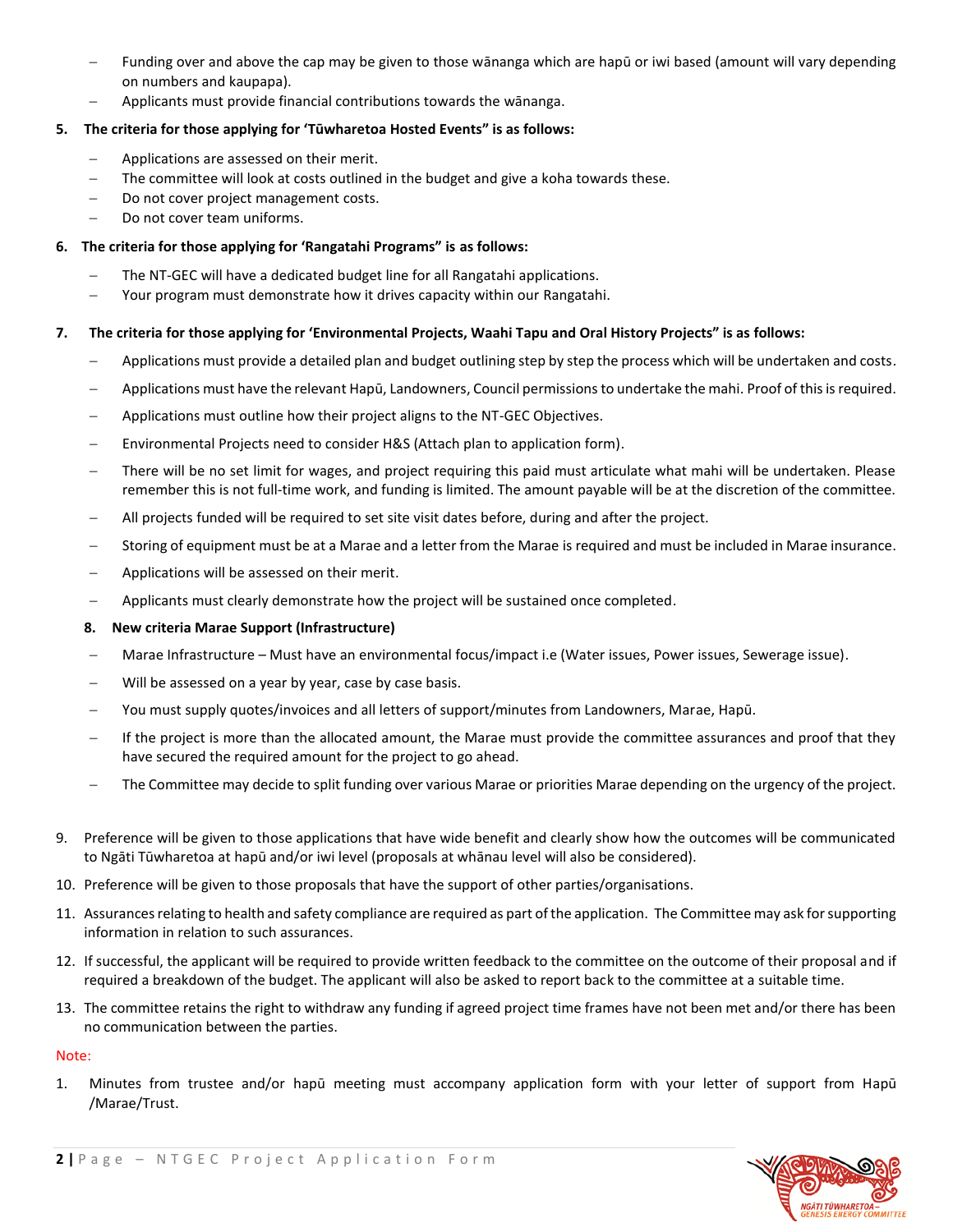### The committee will not accept and decline:

- 1. Applications that are incomplete or require further information.
- 2. Projects that will result in direct commercial profits or that may be more appropriately funded from other sources.
- 3. Projects that have been completed prior to applying for funding.

The Ngāti Tūwharetoa Genesis Energy Committee meets every 2 months to consider applications.

| <b>Final Applications Due</b>          | $2022 - 2023$ Meeting Dates               |
|----------------------------------------|-------------------------------------------|
| Monday 25 <sup>th</sup> July 2022      | Wednesday 3rd August 2022                 |
| Monday 19 <sup>th</sup> September 2022 | Wednesday 28 <sup>th</sup> September 2022 |
| Monday 14 <sup>th</sup> November 2022  | Wednesday 23rd November 2022              |
| Monday 16 <sup>th</sup> January 2023   | Wednesday 25 <sup>th</sup> January 2023   |
| Monday 13 <sup>th</sup> March 2023     | Wednesday 22 <sup>nd</sup> March 2023     |
| Monday 8 <sup>th</sup> May 2023        | Wednesday 17 <sup>th</sup> May 2023       |

| <b>NGĀTI TŪWHARETOA GENESIS ENERGY COMMITTEE</b><br><b>PROJECT APPLICATION FORM</b> |                              |                     |                        |                     |
|-------------------------------------------------------------------------------------|------------------------------|---------------------|------------------------|---------------------|
| <b>Organisation Details</b>                                                         |                              |                     |                        |                     |
| Name of<br>organisation/rōpu:                                                       |                              |                     |                        |                     |
| <b>Contact person:</b>                                                              |                              |                     | Designation            |                     |
| <b>Address</b>                                                                      |                              |                     |                        |                     |
| Phone                                                                               |                              |                     | Fax                    |                     |
| Email                                                                               |                              |                     |                        |                     |
| What is the purpose and<br>objective of your<br>organisation/rōpu?                  |                              |                     |                        |                     |
| What year was your<br>organisation/rōpu<br>formed?                                  |                              |                     |                        |                     |
| What is the legal entity                                                            | $\square$ Not a legal entity | □ Māori Committee   |                        | □ Ahu Whenua Trust  |
| of your                                                                             | □ Charitable Trust           |                     | □ Incorporated Society | □ Māori Trust Board |
| organisation/rōpu?                                                                  | □ Marae Entity               | $\Box$ Whanau Trust |                        | $\Box$ Other $\Box$ |



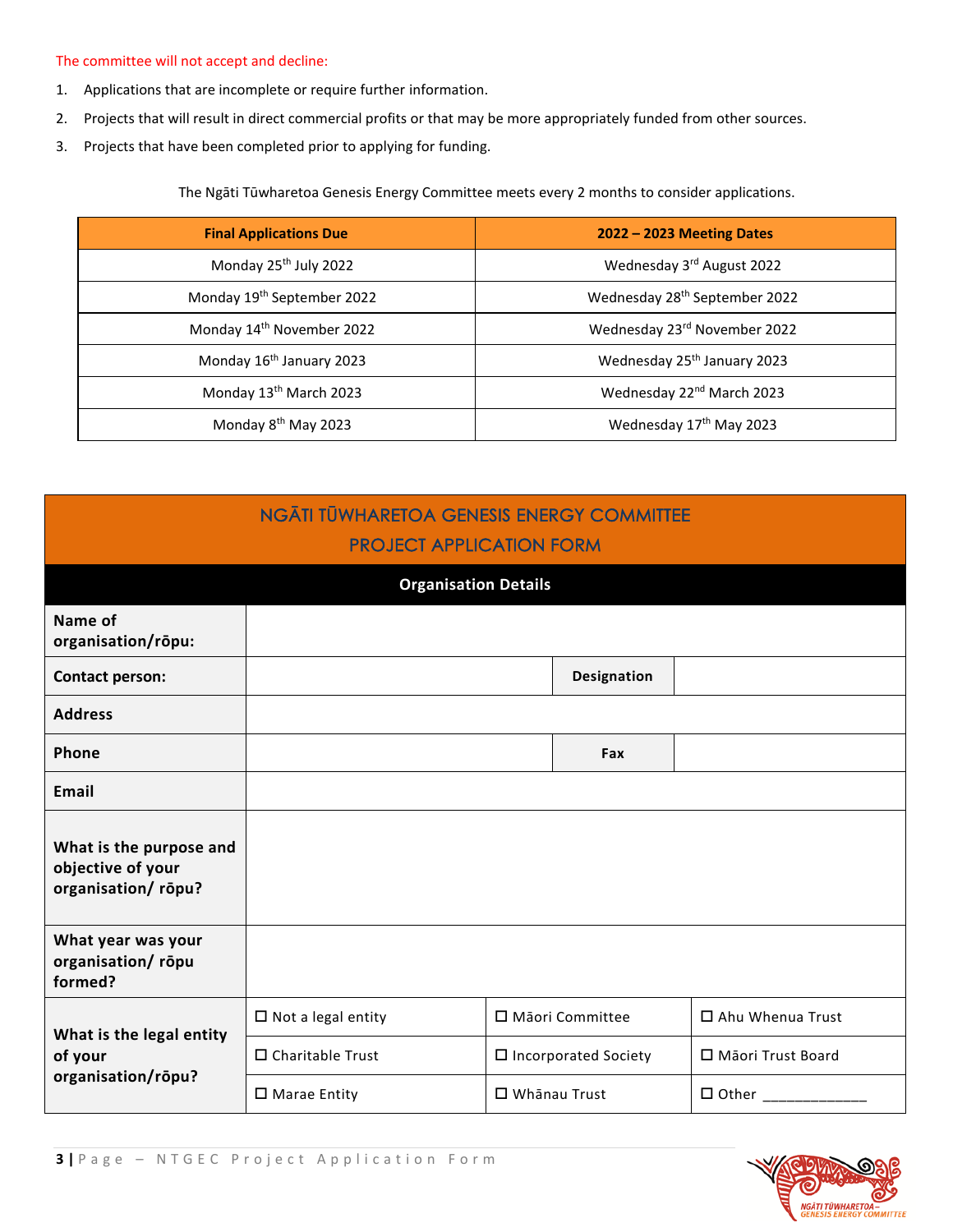| Has your organisation/<br>rōpu received funding                                                                                             | $\Box$ Yes – please provide details (i.e., year, amount, and purpose).                                                                                  |  |  |  |
|---------------------------------------------------------------------------------------------------------------------------------------------|---------------------------------------------------------------------------------------------------------------------------------------------------------|--|--|--|
| from other agencies in<br>the past two years?                                                                                               | $\square$ No                                                                                                                                            |  |  |  |
| <b>What are the Account</b><br>details of your                                                                                              | Funding will only be paid into a recognised Bank Account - You must provide a verified<br>deposit slip or statement.                                    |  |  |  |
| organisation/rōpu?                                                                                                                          | The method and timing of payments will be at the discretion of the Ngati Tūwharetoa Genesis Energy Committee<br>- GST is to be included in all invoices |  |  |  |
|                                                                                                                                             | <b>Proposal Details</b>                                                                                                                                 |  |  |  |
| <b>Tick appropriate box:</b>                                                                                                                | $\Box$ Environmental<br>$\Box$ Culturally Significant Trip<br>$\square$ Wānanga<br>$\Box$ Tūwharetoa Event                                              |  |  |  |
| <b>Project Name</b>                                                                                                                         |                                                                                                                                                         |  |  |  |
|                                                                                                                                             |                                                                                                                                                         |  |  |  |
| <b>Project Purpose</b><br>(Please describe why you want<br>to do the project.)                                                              |                                                                                                                                                         |  |  |  |
|                                                                                                                                             |                                                                                                                                                         |  |  |  |
| <b>Project Location</b><br>(Please provide a description<br>and physical address of the<br>project location & attach a map<br>if possible.) |                                                                                                                                                         |  |  |  |
| Describe how your<br>proposal meets the<br>committee objectives.                                                                            |                                                                                                                                                         |  |  |  |
| Refer to cover sheet for<br>committee objectives.                                                                                           |                                                                                                                                                         |  |  |  |
|                                                                                                                                             |                                                                                                                                                         |  |  |  |
|                                                                                                                                             |                                                                                                                                                         |  |  |  |
| How many members of<br>your organisation/rōpu                                                                                               | Please list names and roles:                                                                                                                            |  |  |  |
| will be involved in the                                                                                                                     | $\overline{a}$<br>$\overline{\phantom{a}}$                                                                                                              |  |  |  |
| project?                                                                                                                                    | $\overline{\phantom{0}}$                                                                                                                                |  |  |  |
|                                                                                                                                             |                                                                                                                                                         |  |  |  |
| Are there any other<br>organisations or groups                                                                                              | $\square$ Yes - please list:                                                                                                                            |  |  |  |

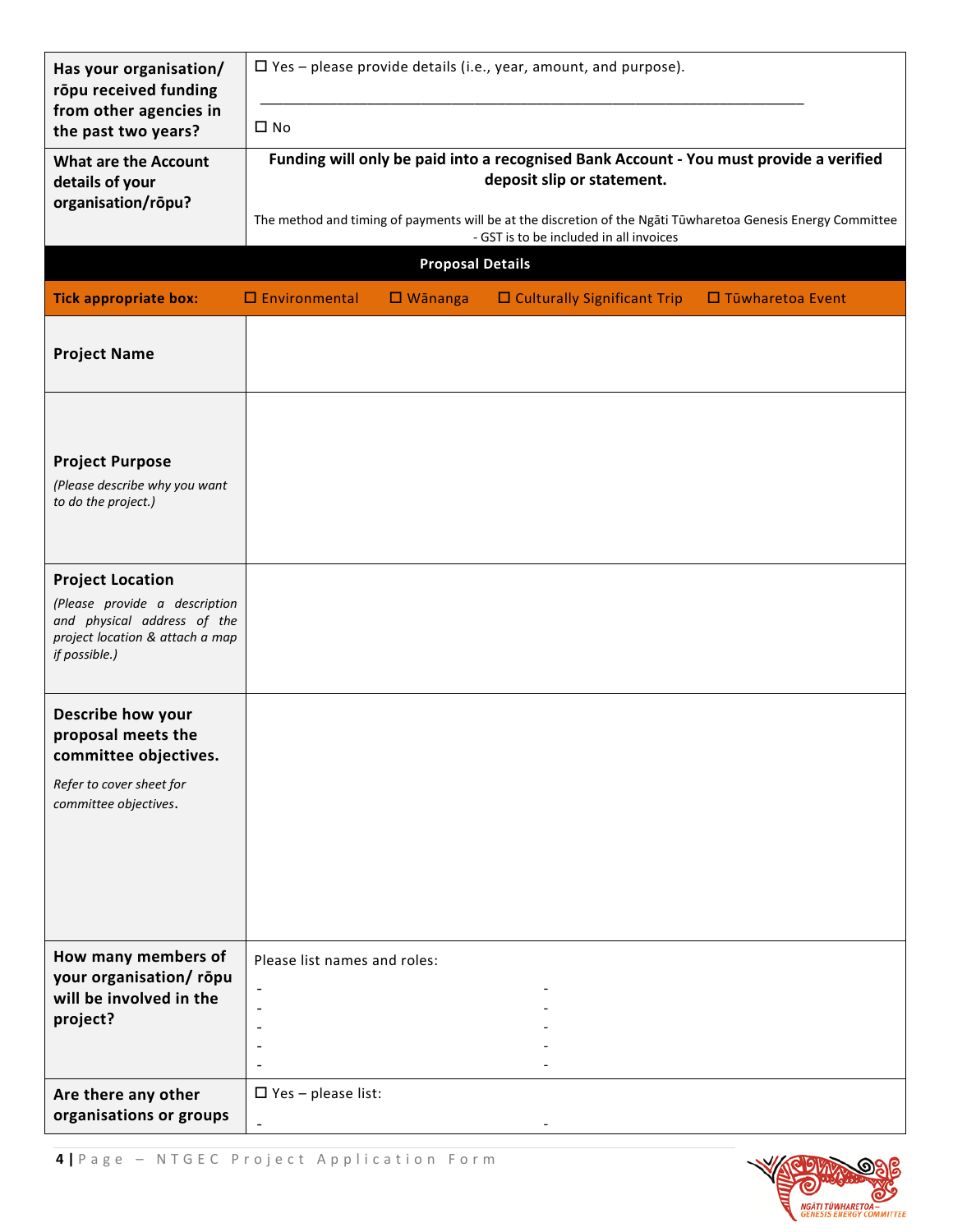| involved in your                                                                                                                                                                                                 |                                                                                                                                                | $\overline{a}$                                                                                                                                                                                                                                                                                        |                                                                                  |                      |                         |              |
|------------------------------------------------------------------------------------------------------------------------------------------------------------------------------------------------------------------|------------------------------------------------------------------------------------------------------------------------------------------------|-------------------------------------------------------------------------------------------------------------------------------------------------------------------------------------------------------------------------------------------------------------------------------------------------------|----------------------------------------------------------------------------------|----------------------|-------------------------|--------------|
| project?                                                                                                                                                                                                         |                                                                                                                                                | $\square$ No                                                                                                                                                                                                                                                                                          |                                                                                  |                      |                         |              |
| Land Ownership/Hapū<br><b>Support</b>                                                                                                                                                                            |                                                                                                                                                | Please provide details of land ownership where your project will occur. If your group is not the<br>landowner, you will need to provide written permission from the landowner.                                                                                                                        |                                                                                  |                      |                         |              |
| Note: It is the sole responsibility<br>of the applicant to acquire any<br>consents necessary to undertake<br>works associated<br>including<br>project,<br>consent and permission from<br>neighboring properties. | with this<br>council                                                                                                                           | Does your project have written hapu support?<br>$\Box$ Yes<br>$\Box$ No If 'yes' please attach written evidence.<br>Does your project require resource consents: (Environmental Applications only)<br>$\Box$ Yes<br>$\Box$ No please attach written evidence from regional council confirming either. |                                                                                  |                      |                         |              |
| <b>Benefits</b><br>Detail what groups and how<br>they will benefit from this<br>proposal.                                                                                                                        |                                                                                                                                                |                                                                                                                                                                                                                                                                                                       |                                                                                  |                      |                         |              |
| How will you monitor<br>the progress and<br>success of your project?                                                                                                                                             |                                                                                                                                                |                                                                                                                                                                                                                                                                                                       |                                                                                  |                      |                         |              |
| $\Box$ Yes - please list:<br>Have you applied to any<br>other organisations for<br>financial or in-kind<br>assistance?<br>$\square$ No                                                                           |                                                                                                                                                |                                                                                                                                                                                                                                                                                                       |                                                                                  |                      |                         |              |
| application?                                                                                                                                                                                                     | Please attach additional pages if required.<br>Is there any further<br>information about your<br>project that you wish to<br>include with your |                                                                                                                                                                                                                                                                                                       |                                                                                  |                      |                         |              |
|                                                                                                                                                                                                                  |                                                                                                                                                |                                                                                                                                                                                                                                                                                                       | <b>Project Plan &amp; Budget</b><br>(please attach additional pages if required) |                      |                         |              |
| How long will it take to<br>carry out your project?                                                                                                                                                              |                                                                                                                                                | $\Box$ 0-6 Months                                                                                                                                                                                                                                                                                     | $\square$ 7-12 Months<br>$\square$ 1-3 Years                                     |                      | $\Box$ Other            |              |
| Stage 1                                                                                                                                                                                                          |                                                                                                                                                |                                                                                                                                                                                                                                                                                                       |                                                                                  |                      |                         |              |
| <b>Start date</b>                                                                                                                                                                                                |                                                                                                                                                |                                                                                                                                                                                                                                                                                                       | <b>Expected Timeframe</b>                                                        |                      |                         |              |
|                                                                                                                                                                                                                  |                                                                                                                                                |                                                                                                                                                                                                                                                                                                       |                                                                                  |                      | Costs to be covered by: |              |
|                                                                                                                                                                                                                  | Key tasks to be completed                                                                                                                      |                                                                                                                                                                                                                                                                                                       | Cost(s)                                                                          | Your<br>Organisation | Other<br>Organisations  | <b>NTGEC</b> |
|                                                                                                                                                                                                                  |                                                                                                                                                |                                                                                                                                                                                                                                                                                                       | \$                                                                               | $\Box$               | □                       | $\Box$       |
|                                                                                                                                                                                                                  |                                                                                                                                                |                                                                                                                                                                                                                                                                                                       | \$                                                                               | $\Box$               | □                       | $\Box$       |

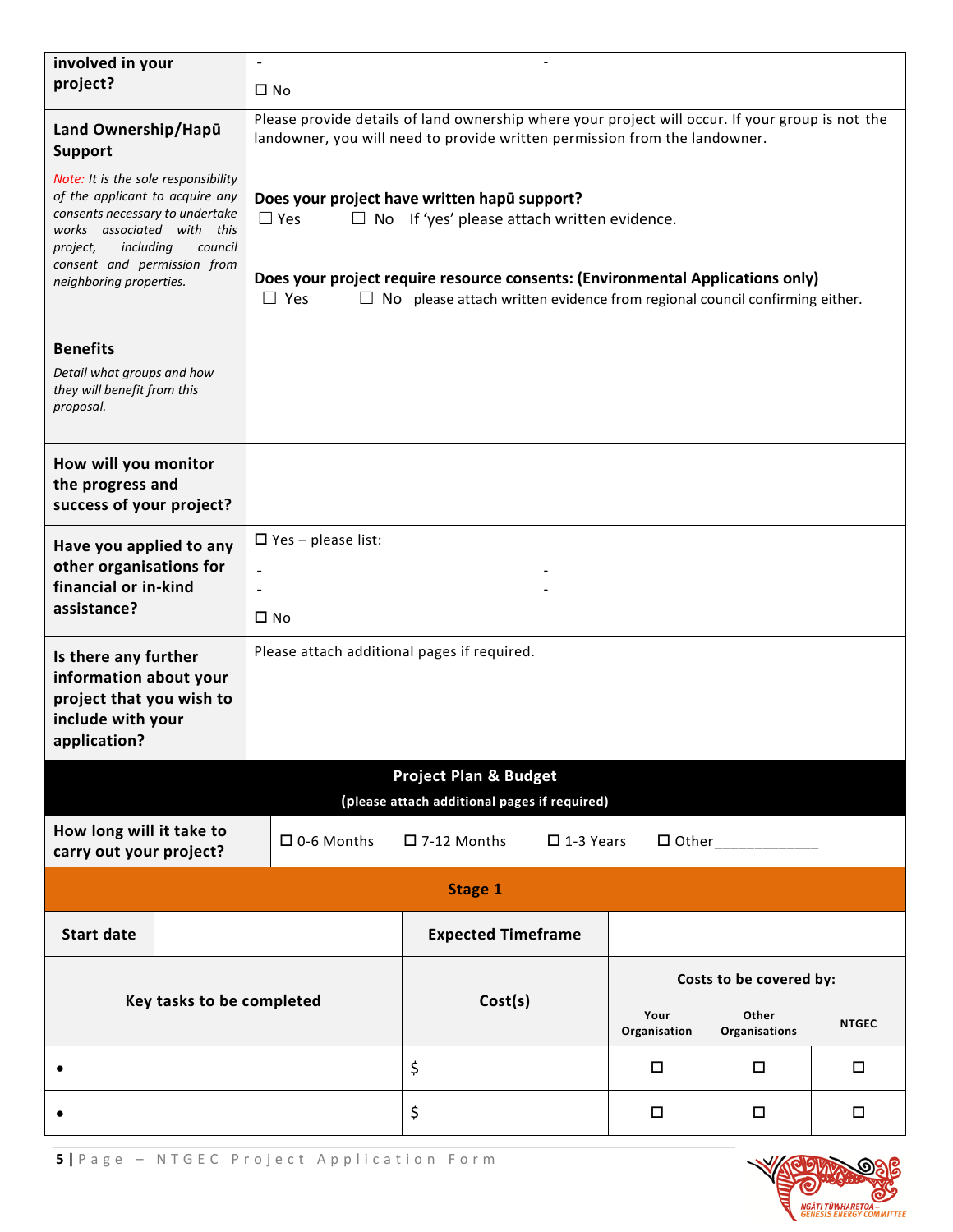| $\bullet$         |                           | \$<br>$\Box$<br>$\Box$    |                         |                                | $\Box$                         |
|-------------------|---------------------------|---------------------------|-------------------------|--------------------------------|--------------------------------|
| $\bullet$         |                           | \$                        | $\Box$                  | $\Box$                         | $\Box$                         |
| $\bullet$         |                           | \$                        | $\Box$                  | $\Box$                         | $\Box$                         |
| $\bullet$         |                           | \$                        | $\Box$                  | $\Box$                         | $\Box$                         |
|                   |                           | \$                        | $\Box$                  | $\Box$                         | $\Box$                         |
| $\bullet$         |                           | \$                        | $\Box$                  | $\Box$                         | $\Box$                         |
| $\epsilon$        |                           | \$                        | $\Box$                  | $\Box$                         | $\Box$                         |
|                   |                           | \$                        | $\Box$                  | $\Box$                         | $\Box$                         |
|                   | <b>Total for Stage 1</b>  | \$                        | \$                      | $\boldsymbol{\dot{\varsigma}}$ | $\boldsymbol{\dot{\varsigma}}$ |
|                   |                           | <b>Stage 2</b>            |                         |                                |                                |
| <b>Start date</b> |                           | <b>Expected Timeframe</b> |                         |                                |                                |
|                   |                           |                           | Costs to be covered by: |                                |                                |
|                   |                           |                           |                         |                                |                                |
|                   | Key tasks to be completed | Cost(s)                   | Your<br>Organisation    | Other<br>Organisations         | <b>NTGEC</b>                   |
|                   |                           | \$                        | $\Box$                  | $\Box$                         | $\Box$                         |
| $\bullet$         |                           | \$                        | $\Box$                  | $\Box$                         | $\Box$                         |
|                   |                           | \$                        | $\Box$                  | $\Box$                         | $\Box$                         |
| $\bullet$         |                           | \$                        | $\Box$                  | $\Box$                         | $\Box$                         |
| ٠                 |                           | \$                        | $\Box$                  | $\Box$                         | $\Box$                         |
|                   |                           | \$                        | $\Box$                  | $\Box$                         | $\Box$                         |
|                   | <b>Total for Stage 2</b>  | \$                        | \$                      | \$                             | \$                             |
|                   |                           | <b>Stage 3</b>            |                         |                                |                                |
| <b>Start date</b> |                           | <b>Expected Timeframe</b> |                         |                                |                                |

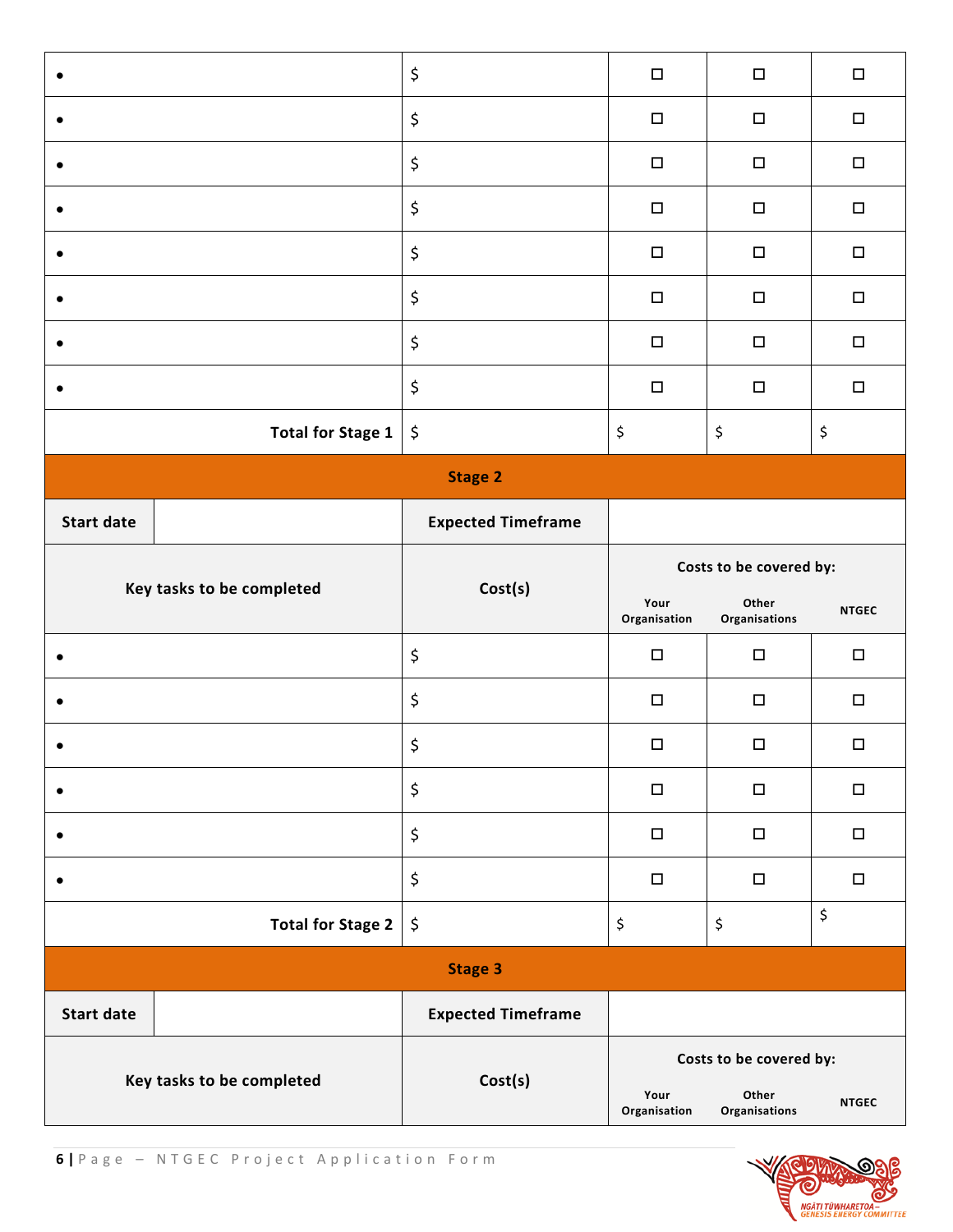|                                                                                                                                                                                                                                                                                                                                                                                                                                                                                                                                                                                          |                          | \$                                                      | □                                     |    | $\Box$ | □  |
|------------------------------------------------------------------------------------------------------------------------------------------------------------------------------------------------------------------------------------------------------------------------------------------------------------------------------------------------------------------------------------------------------------------------------------------------------------------------------------------------------------------------------------------------------------------------------------------|--------------------------|---------------------------------------------------------|---------------------------------------|----|--------|----|
|                                                                                                                                                                                                                                                                                                                                                                                                                                                                                                                                                                                          |                          | \$                                                      | $\Box$                                |    | $\Box$ | □  |
|                                                                                                                                                                                                                                                                                                                                                                                                                                                                                                                                                                                          |                          | \$                                                      | □                                     |    | □      | □  |
|                                                                                                                                                                                                                                                                                                                                                                                                                                                                                                                                                                                          |                          | \$                                                      | $\Box$                                |    | □      | □  |
|                                                                                                                                                                                                                                                                                                                                                                                                                                                                                                                                                                                          |                          | \$                                                      | $\Box$                                |    | □      | □  |
|                                                                                                                                                                                                                                                                                                                                                                                                                                                                                                                                                                                          |                          | \$                                                      | □                                     |    | □      | □  |
|                                                                                                                                                                                                                                                                                                                                                                                                                                                                                                                                                                                          |                          | \$                                                      | $\Box$                                |    | $\Box$ | □  |
|                                                                                                                                                                                                                                                                                                                                                                                                                                                                                                                                                                                          |                          |                                                         | □                                     |    | □      | □  |
|                                                                                                                                                                                                                                                                                                                                                                                                                                                                                                                                                                                          | <b>Total for Stage 3</b> | \$                                                      | \$                                    |    | \$     | \$ |
|                                                                                                                                                                                                                                                                                                                                                                                                                                                                                                                                                                                          |                          | Your organisation/rōpu contribution                     |                                       | \$ |        |    |
| <b>Total cost(s) of Project</b>                                                                                                                                                                                                                                                                                                                                                                                                                                                                                                                                                          |                          | Financial support from other organisations              |                                       | \$ |        |    |
| <b>GST inclusive</b>                                                                                                                                                                                                                                                                                                                                                                                                                                                                                                                                                                     |                          | \$<br>Amount sought from NTGEC                          |                                       |    |        |    |
|                                                                                                                                                                                                                                                                                                                                                                                                                                                                                                                                                                                          |                          |                                                         | <b>Total Cost</b>                     | \$ |        |    |
|                                                                                                                                                                                                                                                                                                                                                                                                                                                                                                                                                                                          |                          | <b>Checklist</b>                                        |                                       |    |        |    |
| Before submitting your application, please check that you have:<br>Read the 'Information for Applicants' document and are sure that your proposal meets the application criteria.<br>$\bullet$<br>Completed all relevant sections in this application form.<br>$\bullet$<br>Attached written endorsement from the relevant hapū with a copy of the minutes from the meeting showing resolution to<br>support your project.<br>Signed this application form. (2 people to sign below)<br>$\bullet$<br>Attached any other additional information to support this application.<br>$\bullet$ |                          |                                                         |                                       |    |        |    |
| Please send all completed application forms to:<br>All enquiries to be directed to:                                                                                                                                                                                                                                                                                                                                                                                                                                                                                                      |                          |                                                         |                                       |    |        |    |
| Ngāti Tūwharetoa Genesis Energy Committee                                                                                                                                                                                                                                                                                                                                                                                                                                                                                                                                                |                          | <b>Project Coordinator: Sarah-Jane Cuthers</b>          |                                       |    |        |    |
| Tūwharetoa Māori Trust Board<br>PO Box 87                                                                                                                                                                                                                                                                                                                                                                                                                                                                                                                                                |                          | Ph: +64 7 386 8832<br>Email: sarahjane@tuwharetoa.co.nz |                                       |    |        |    |
| Turangi 3353                                                                                                                                                                                                                                                                                                                                                                                                                                                                                                                                                                             |                          |                                                         | Online: https://www.tuwharetoa.co.nz/ |    |        |    |
| Email: ntgec@tuwharetoa.co.nz                                                                                                                                                                                                                                                                                                                                                                                                                                                                                                                                                            |                          |                                                         |                                       |    |        |    |
| <b>Signatures</b>                                                                                                                                                                                                                                                                                                                                                                                                                                                                                                                                                                        |                          |                                                         |                                       |    |        |    |
| Two people from your organisation must complete this section. By signing below, each signatory certifies that:                                                                                                                                                                                                                                                                                                                                                                                                                                                                           |                          |                                                         |                                       |    |        |    |

1. The information contained in this application is true and correct.

2. There is no guarantee that the organisation/rōpu will be successful in receiving funding.